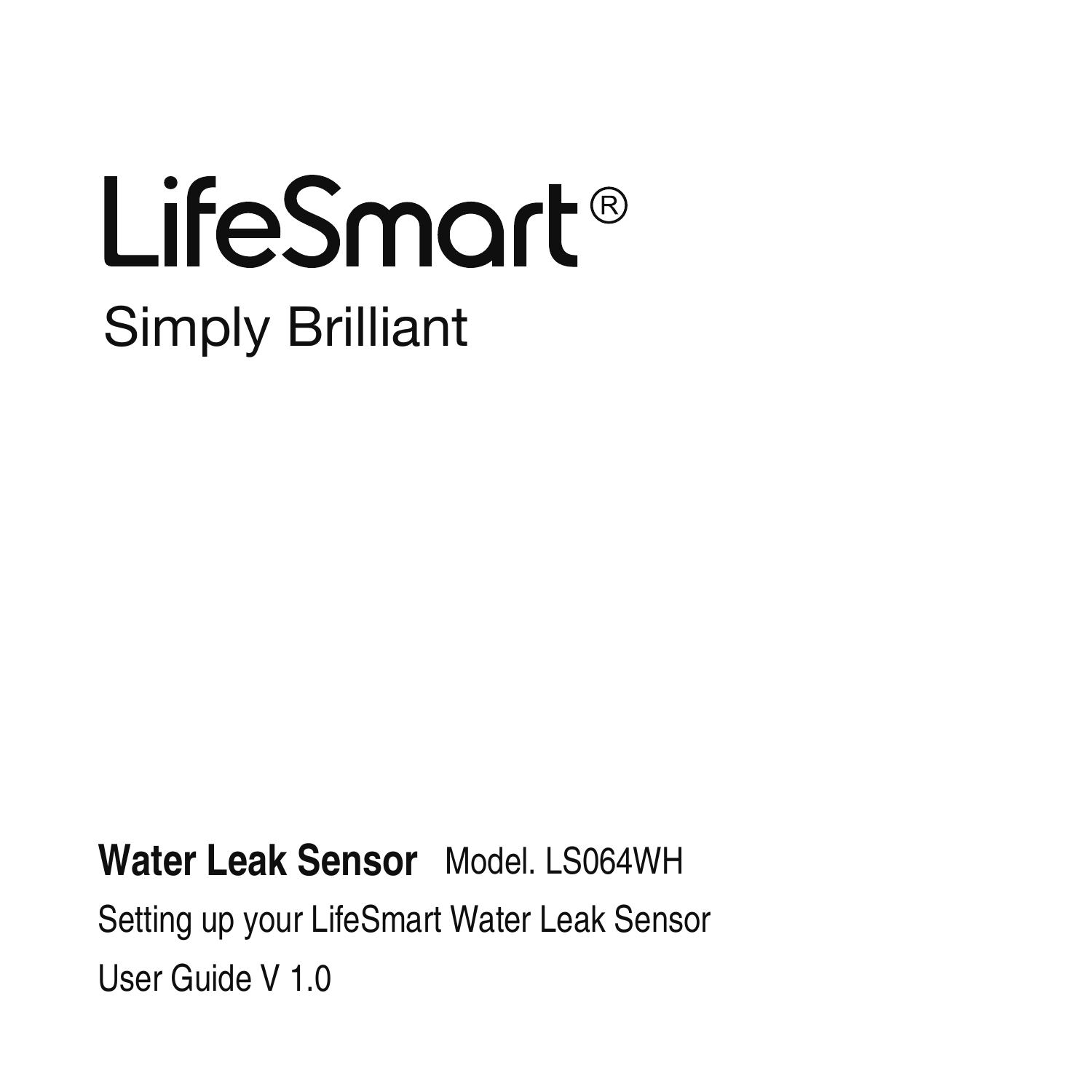LifeSmart Water Leak Sensor uses ultra-low power consumption processor and high-reliability probe to detect water leak. When a water leak occurs, it uses advanced wireless communication technology to send a notification alert to the mobile phone through the Smart Station. It can be widely used in kitchen, warehouse and other locations to protect your property.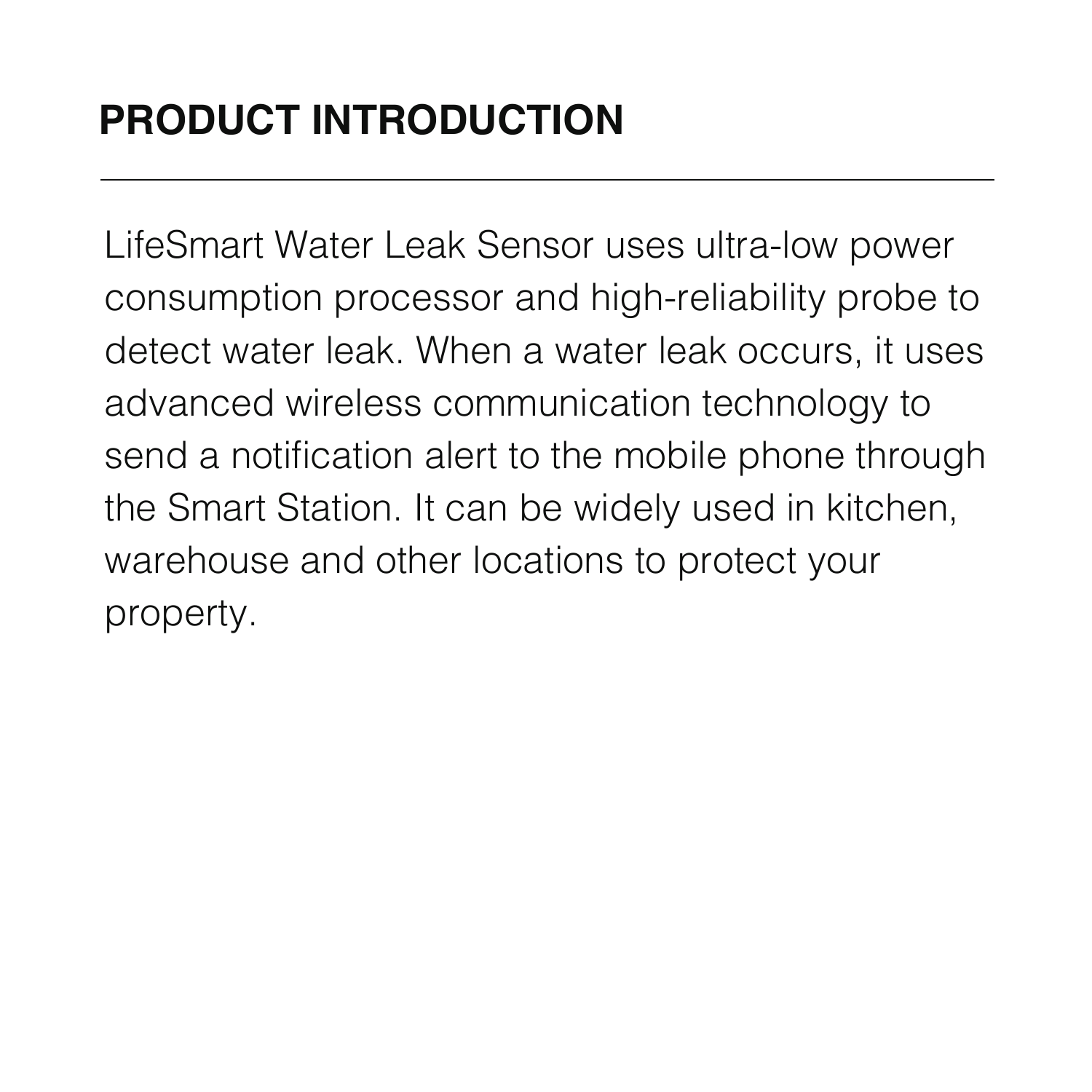| Size                   | 50*72*20MM             |
|------------------------|------------------------|
| Weight                 | 31 <sub>q</sub>        |
| Battery model          | CR2450                 |
| Operating voltage      | 3V                     |
| Operating temperature  | $-5 \sim 45^{\circ}$ C |
| Alert current          | $<$ 30 $mA$            |
| Static current         | <10 <sub>U</sub> A     |
| Communication protocol | CoSS                   |
| Wireless distance      | 200m (open field)      |
| Detection method       | Water probe            |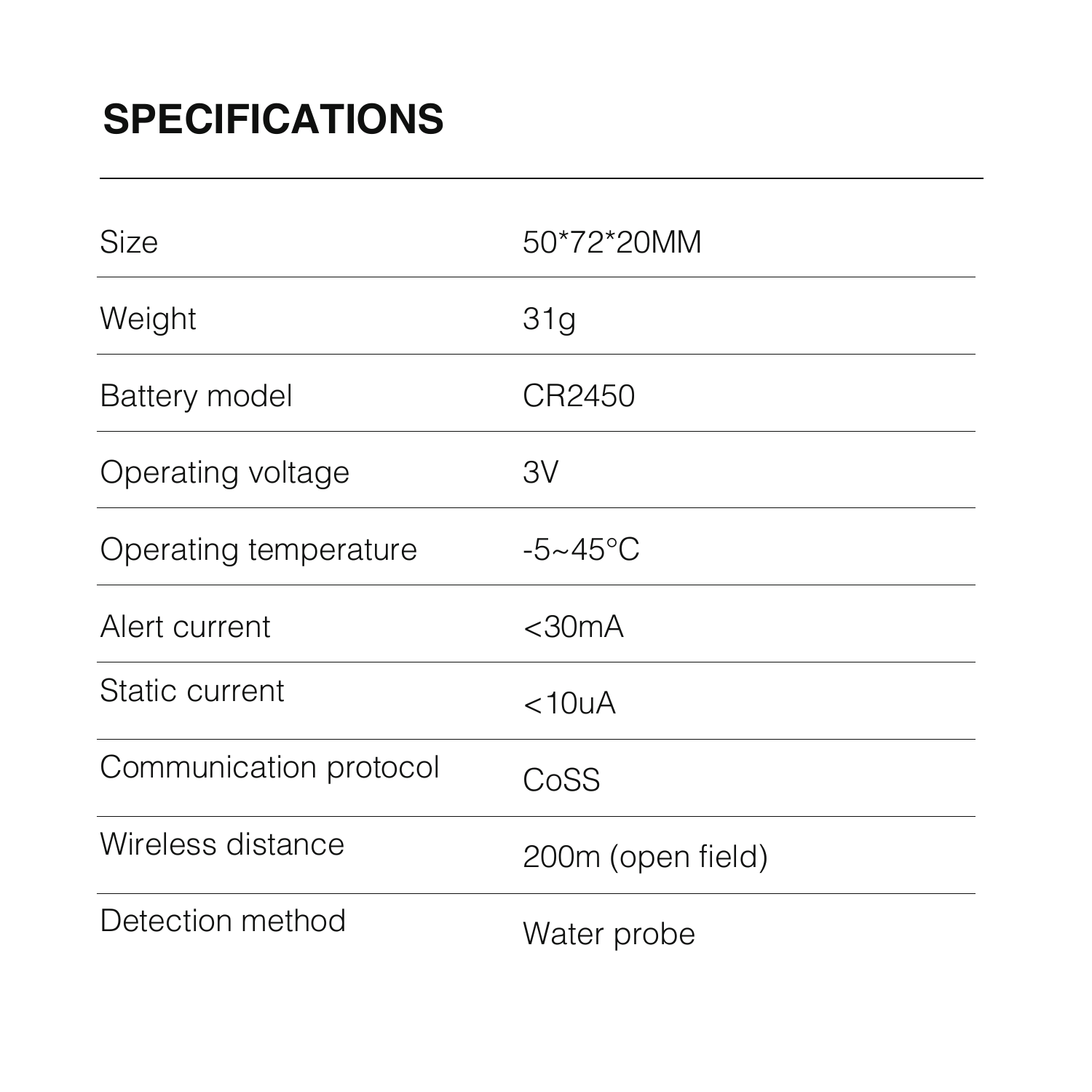Your Water Leak Sensor requires a LifeSmart Smart Station and the LifeSmart App to operate.

Install the detector to ensure that the two probes are on the desired monitoring plane. The distance between probes and the plane is recommended to be 1~5 mm. (T)

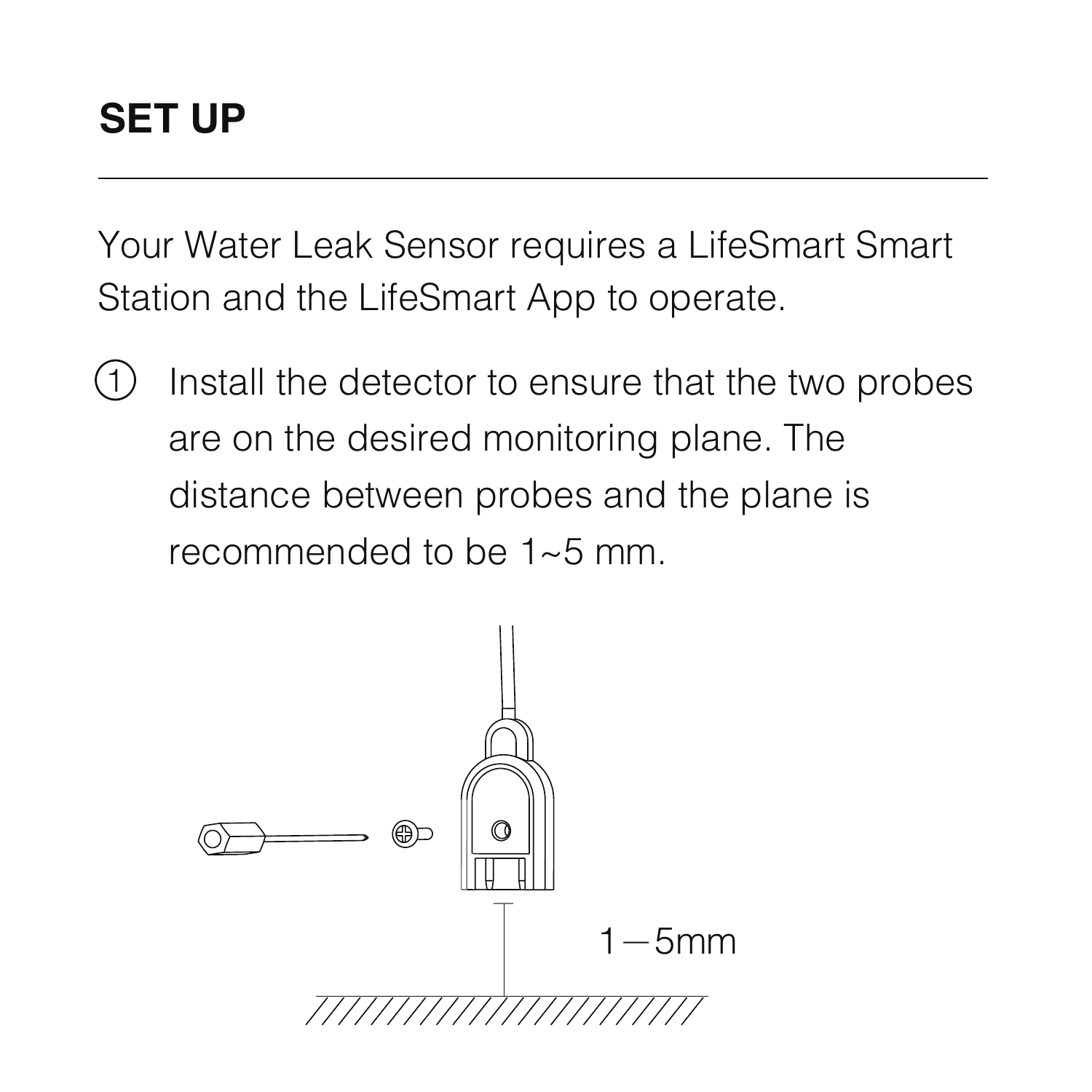#### **SET UP**

Nail a screw on the wall for hanging the sensor, the distance to the probe should be lower than 170cm. (The wire length is 170cm)  $(2)$ 

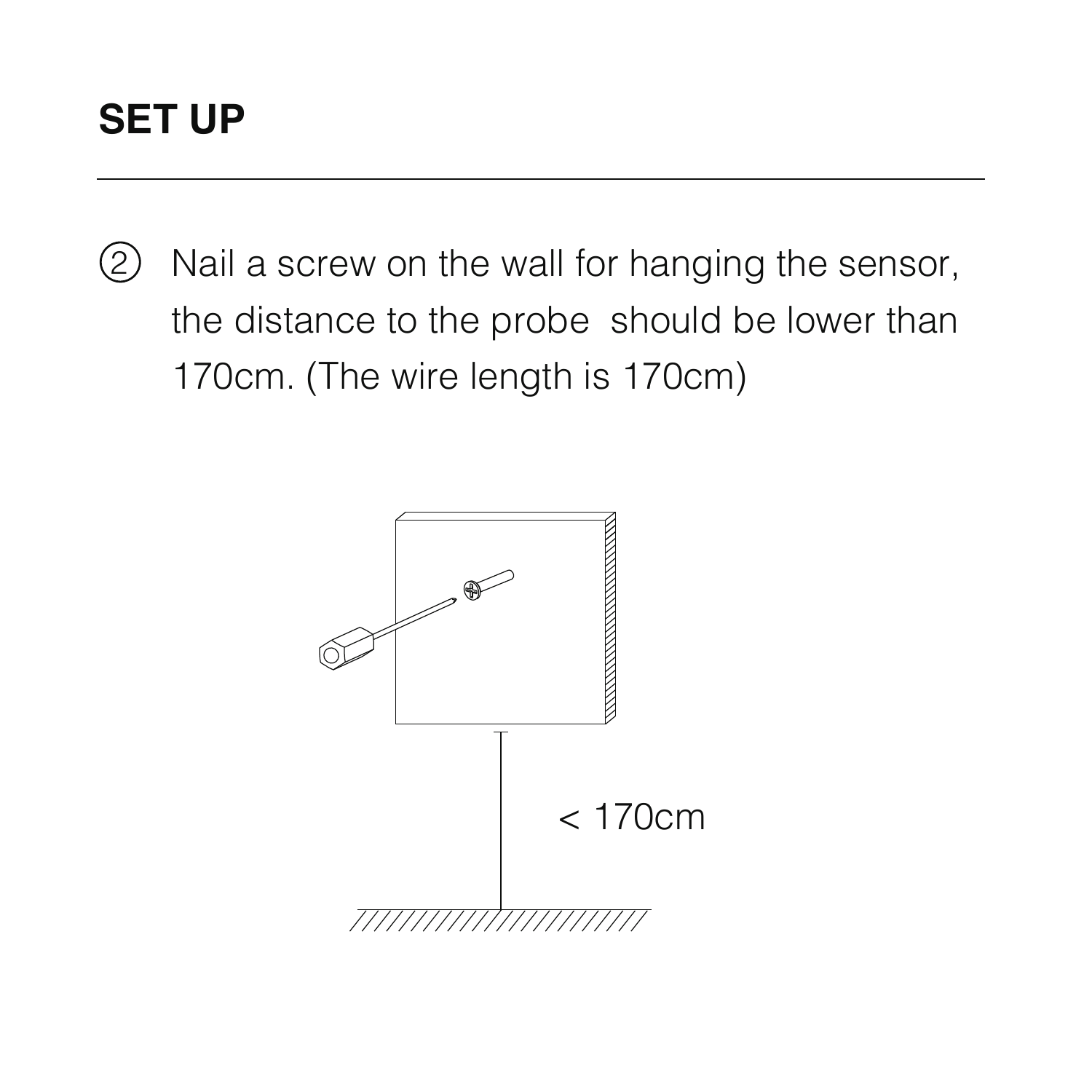### **SET UP**

Remove the insulation sheet from the sensor and the LED indicator will be on for 3 seconds, indicating that the battery voltage is normal. 3



Log in LifeSmart App, click"+"on the top right corner of the home page, then click"Add Device", choose"Water Leak Sensor"and enter its pairing page.  $\circ$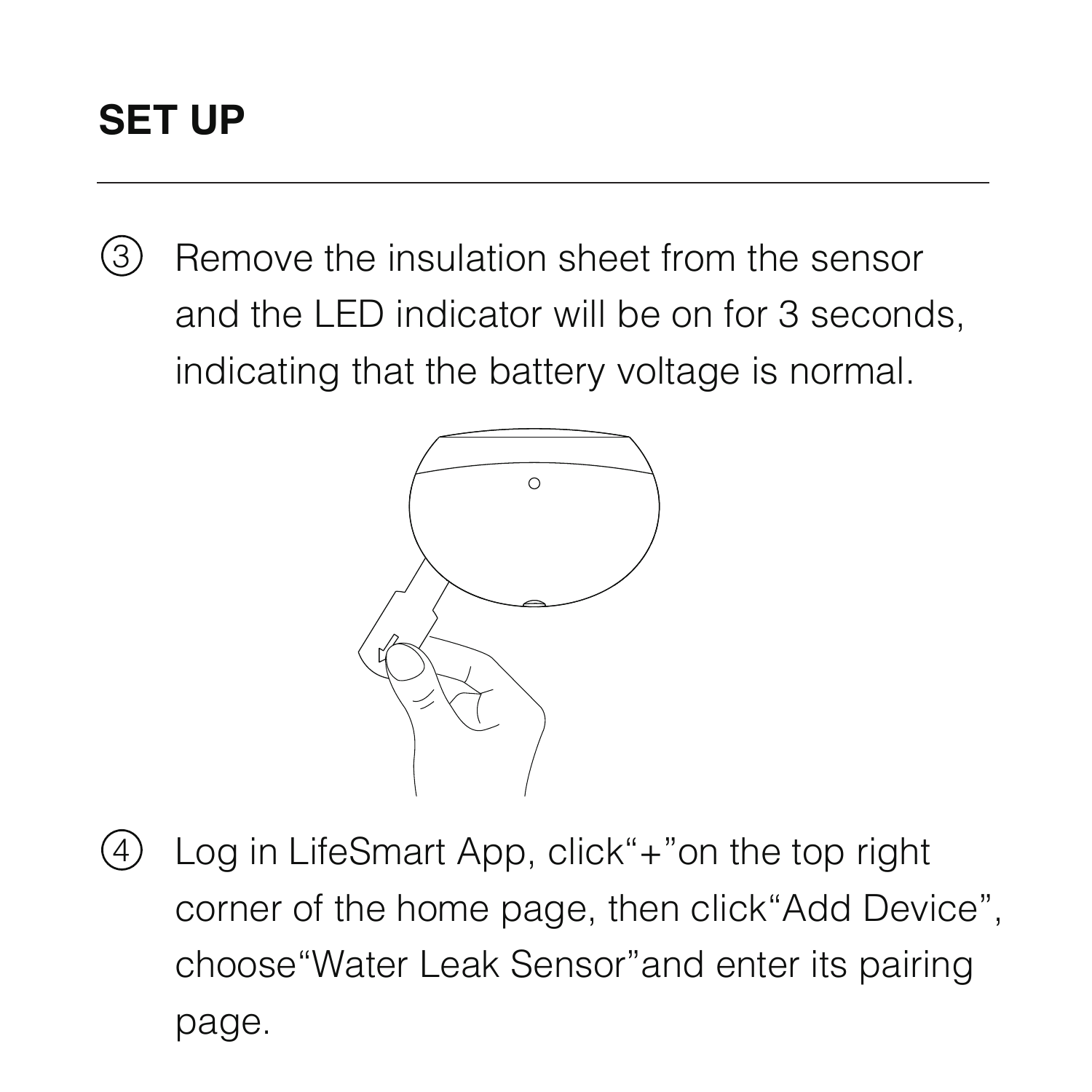#### **SET UP**

- Follow the instructions on the app to complete the pairing process.  $\circ$
- Hang the sensor on the screw and insert the probe plug into the sensor. 6

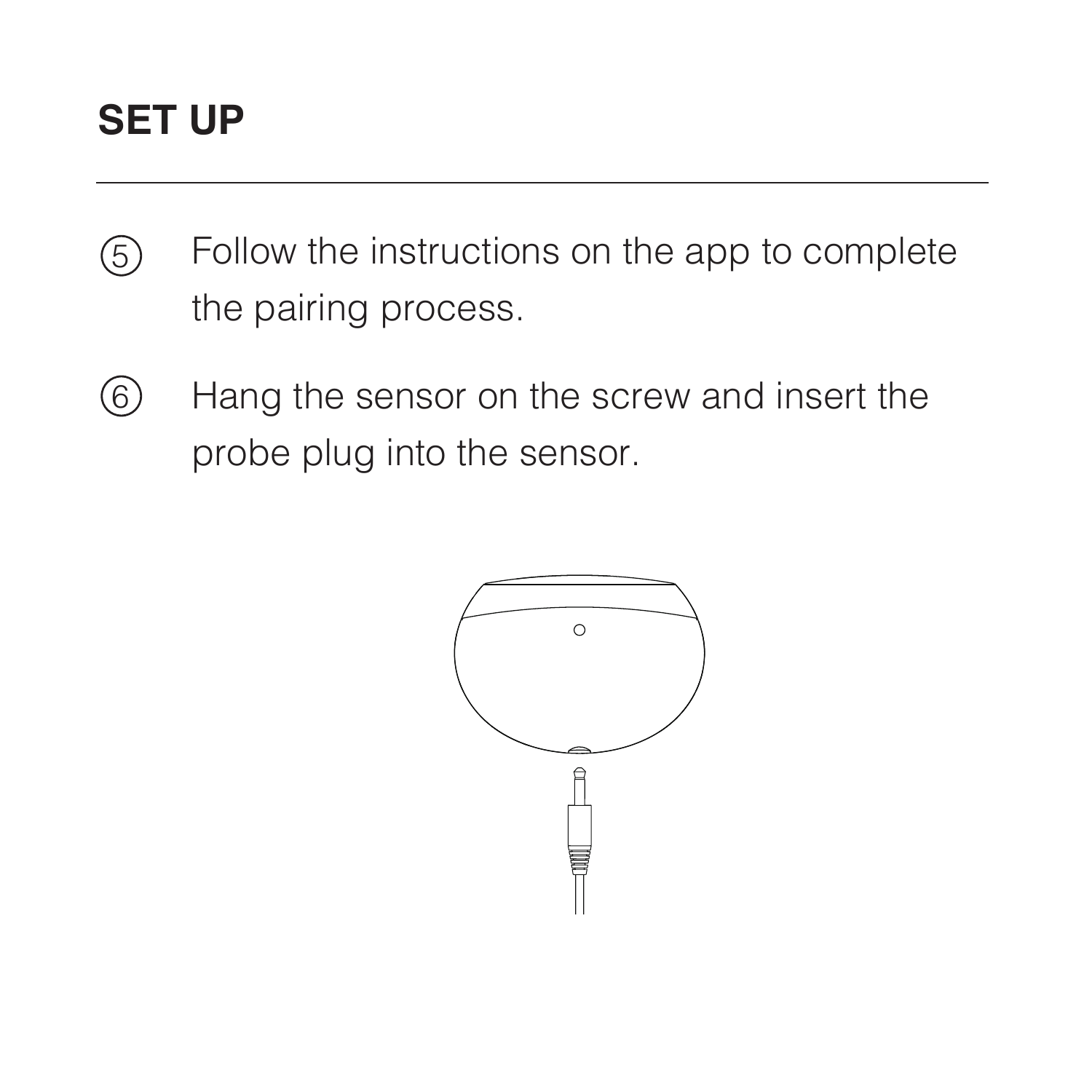## **NOTICE**

- When the battery voltage is lower than 2.2V, the 1 sensor will send message to the Smart Station and the LED indicator will flash every 5 seconds to remind you to change the battery.
- After pull out the old battery, please wait for about 2 5 seconds before installing a new battery.
- 3) If the sensor is not used for a long time, it is recommended to take out the battery.
- Please do not install the sensor on a metal door or 4 window to avoid affecting the wireless transmission distance.
- 5) This product is not waterproof, please do not use it outdoors in the open air.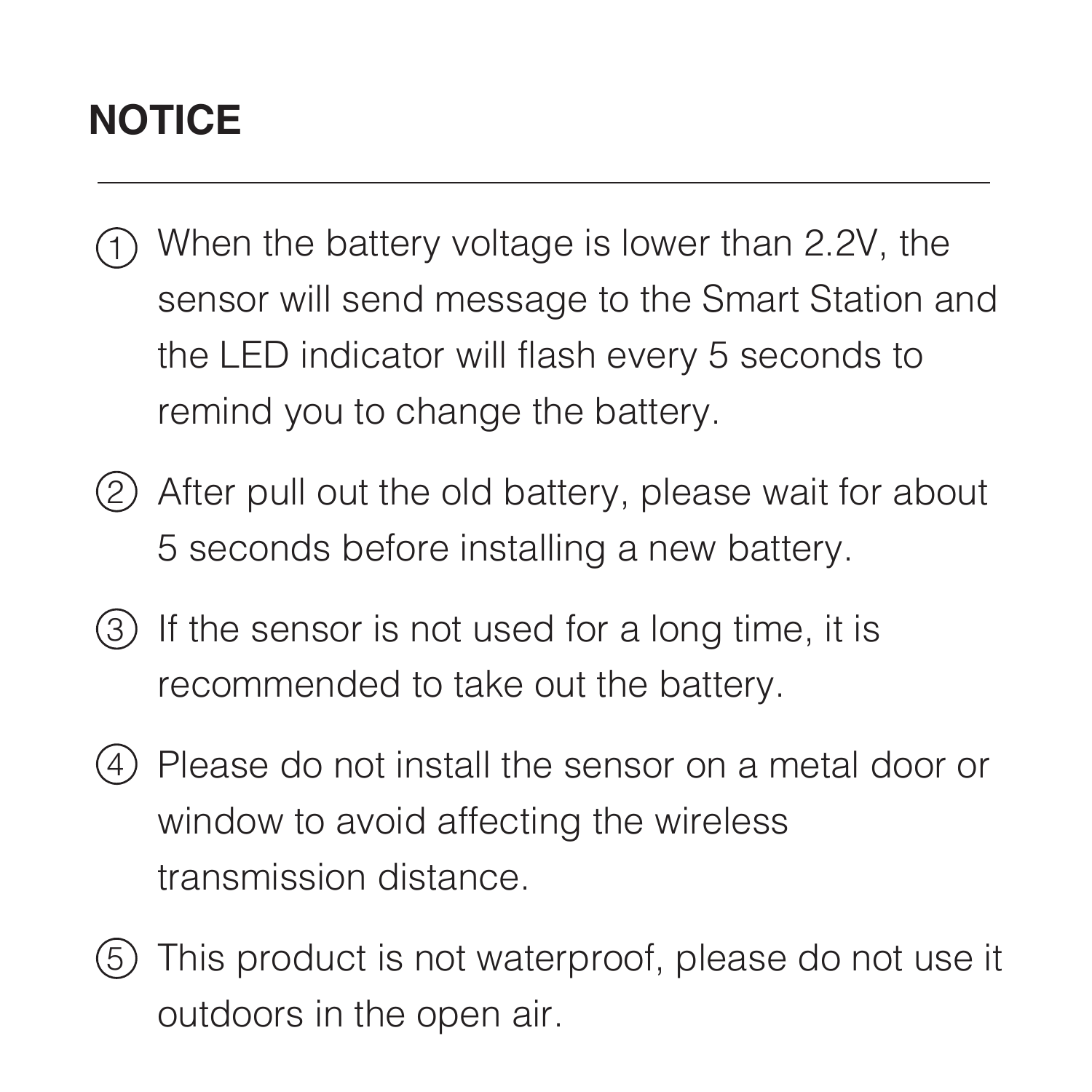Thank you for purchasing this LifeSmart product. In order to protect your rights, please read the following content carefully: The warranty period of our company's products is one year from the date of purchase or longer if local laws impose a longer minimum term, in which case the minimum term is the warranty period. During the warranty period, any faults caused by the product itself or for quality problems that arise under normal usage, LifeSmart will provide a free replacement.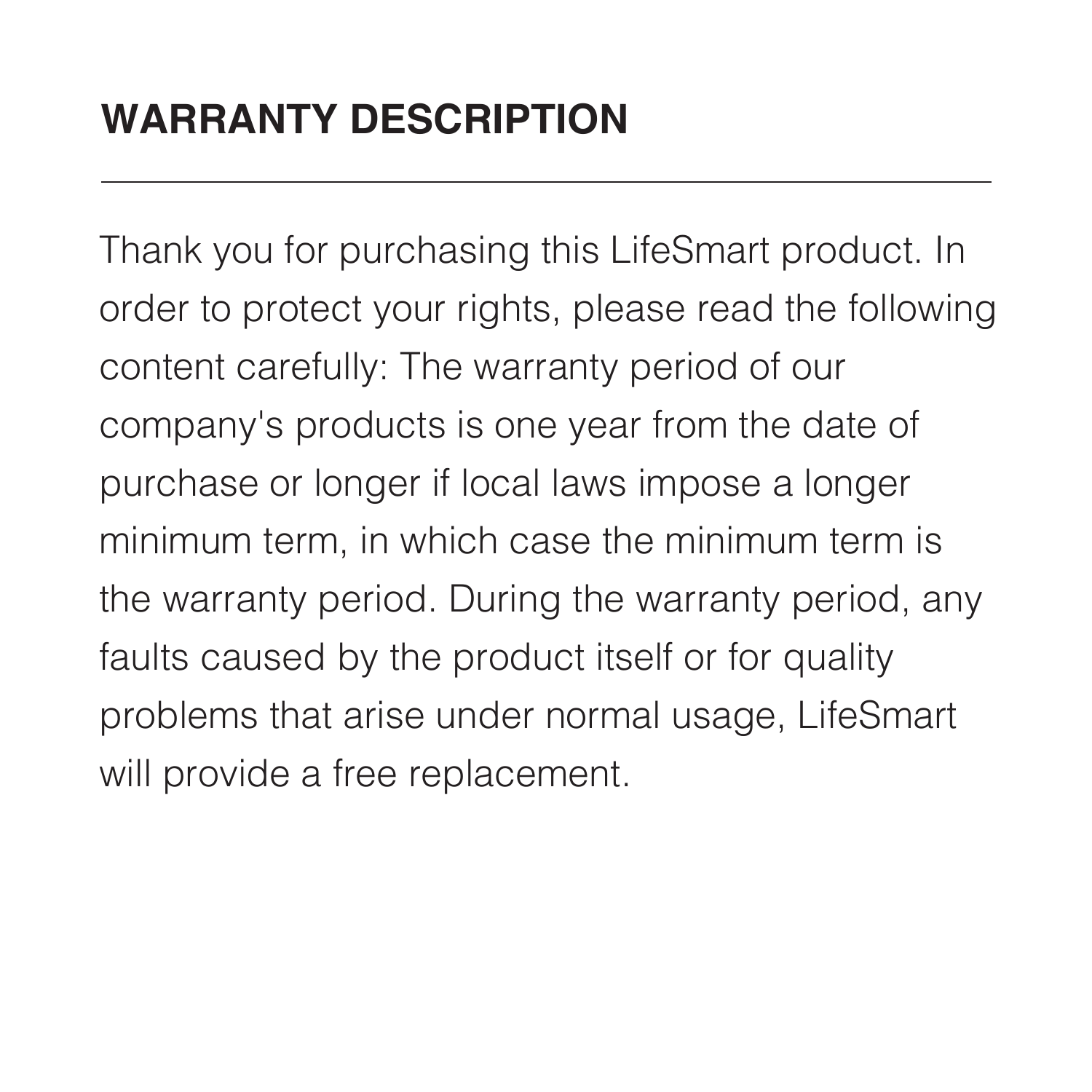#### The following conditions are not covered by the warranty:

- Product failure or damage caused by installation, use, and maintenance that is not in accordance with the product instructions:
- Products beyond the warranty period:
- Products that have the barcode tampered with or removed;
- Devices that have been tampered with or customized outside of LifeSmart Terms Of Service as on the LifeSmart App and website;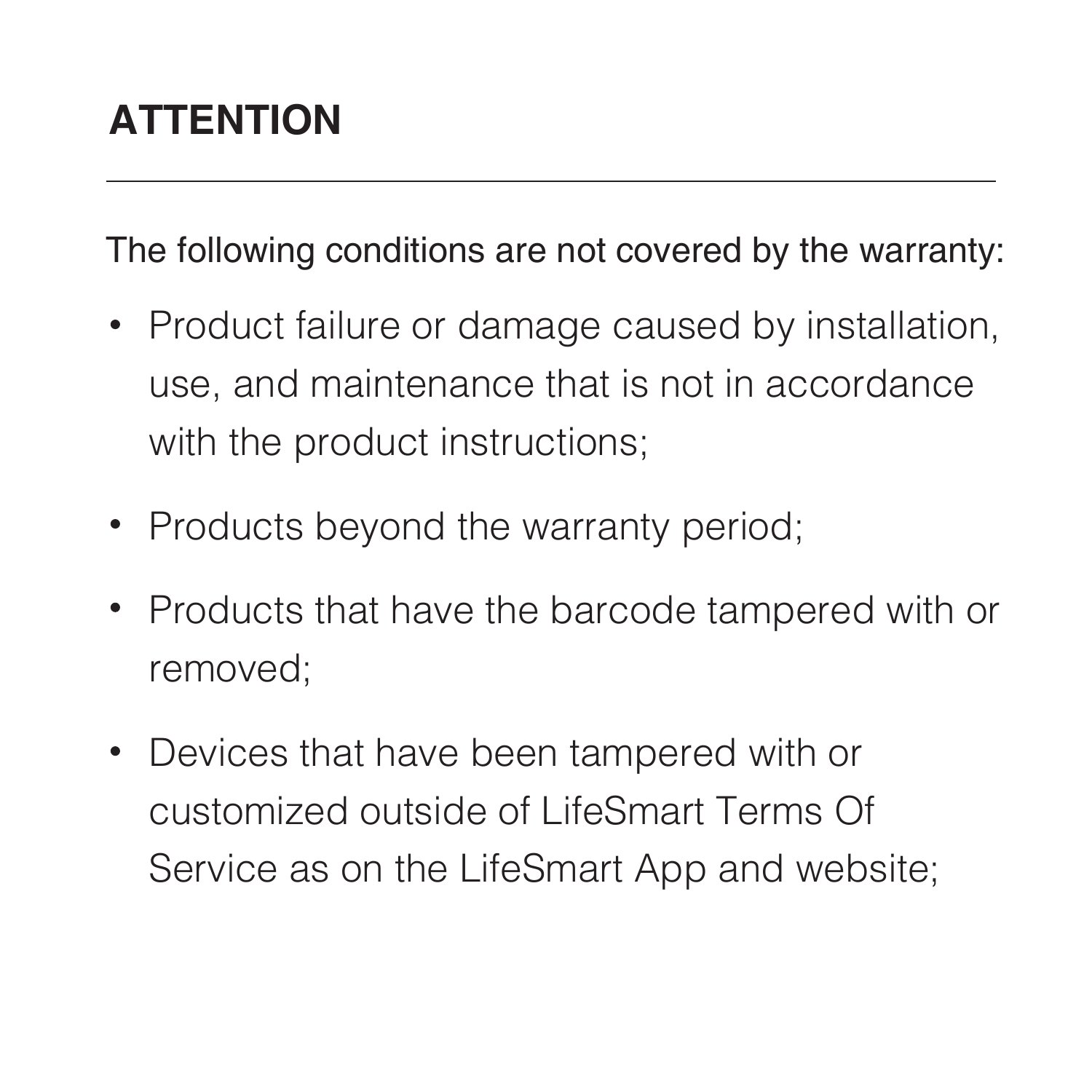## **ATTENTION**

- User-caused damage, such as inappropriate voltage input, high temperature, accidental spillage, physical damage, etc;
- Product failure or damage caused by force majeure such as earthquakes, fires, or floods;
- Product failure or damage caused by other

User support e-mail address **support@ilifesmart.com Website** 

**www.ilifesmart.com**

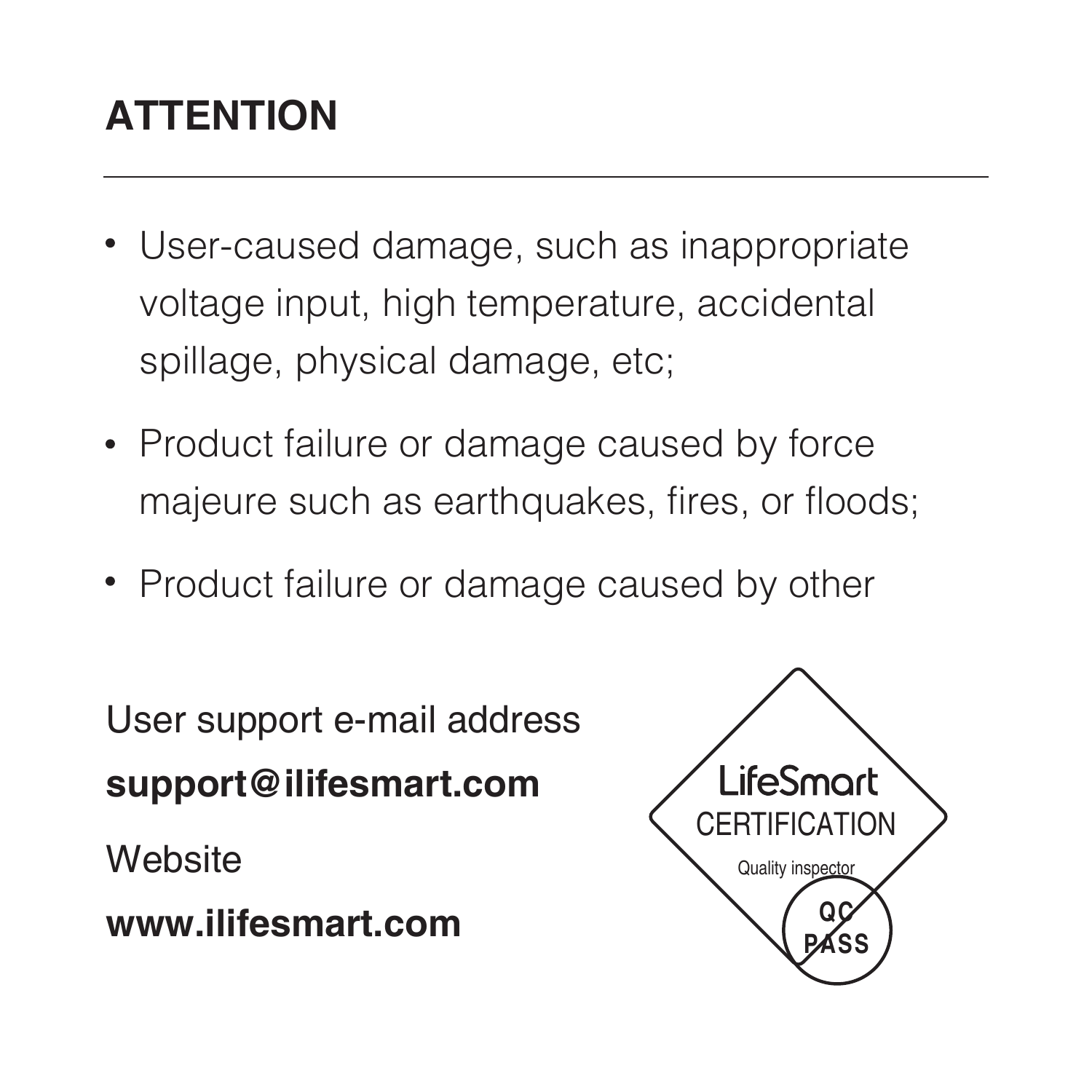LifeSmart is a trademark of Hangzhou LifeSmart Technology Co., Ltd. As for the trademarks, product logos and product names from other companies presented within this manual, they are possessed by their own right holders. Without our written permission, no entity or individual shall extract, copy or disseminate in part or the whole of the manual contents in any form. Due to product version upgrades or other reasons, content of this manual may change. Our company reserves the right to change the contents of this manual without any notice.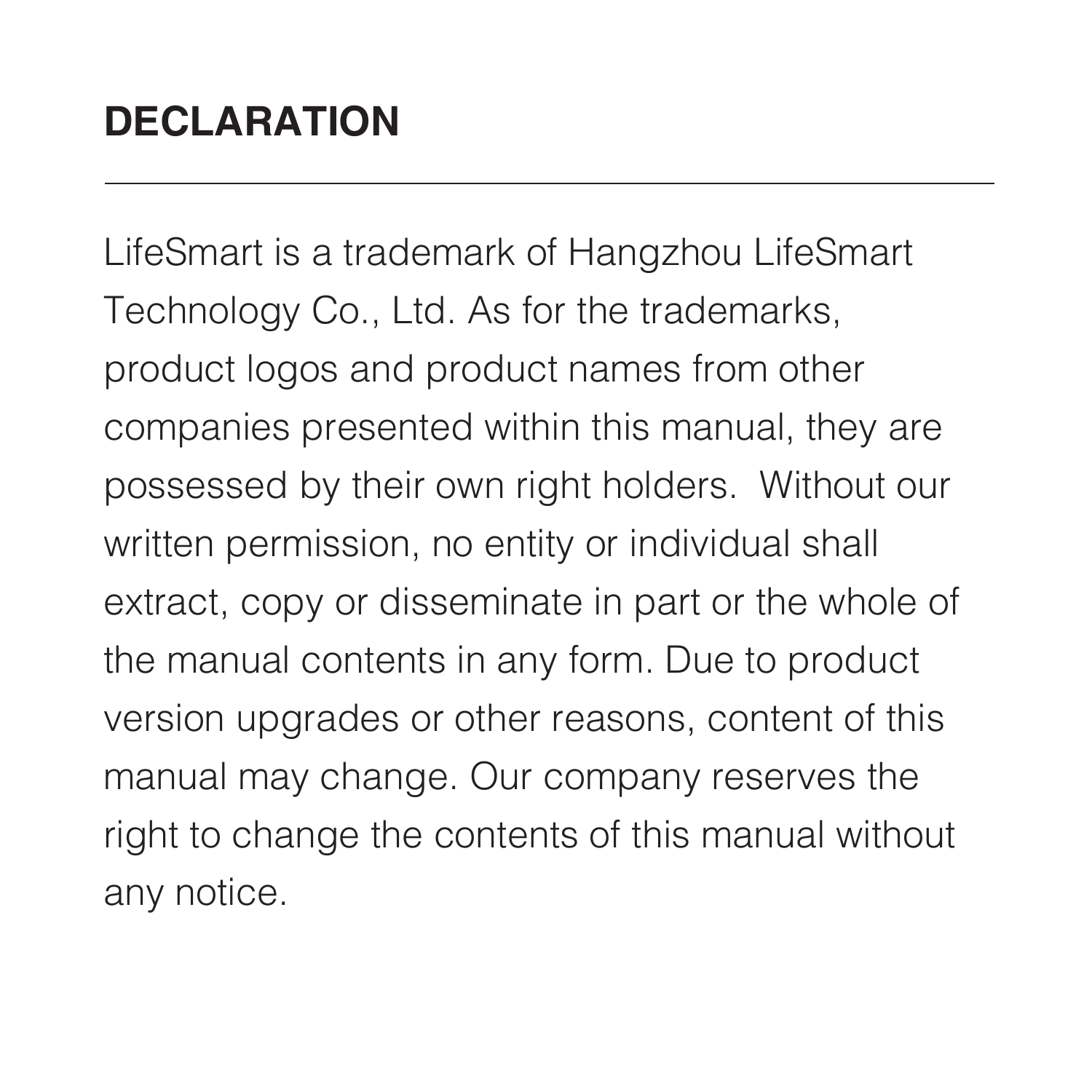This manual is used only for instructional purposes. We strive to provide accurate information in this manual, but we are not able to ensure that the content of this manual is current. Statements, information and advice in this manual do not constitute any expressed or implied assurance. Updated manuals are available on our website at **www.ilifesmart.com** or by contacting our team.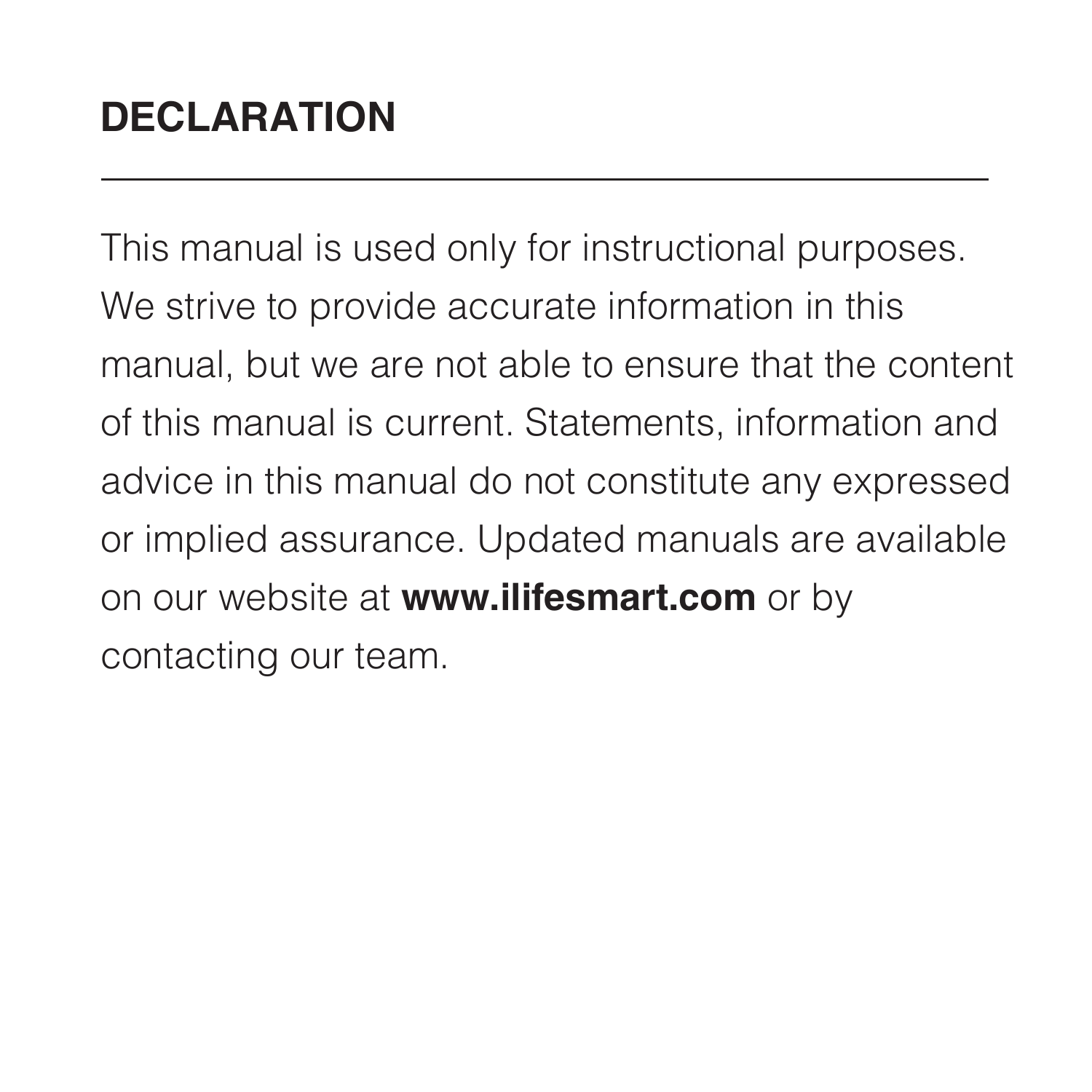#### **FCC Warning**

This device complies with part 15 of the FCC rules. Operation is subject to the following two conditions: (1) this device may not cause harmful interference, and (2) this device must accept any inte rference received, including interference that may cause undesired operation.

Changes or modifications not expressly approved by the party responsible for compliance could void the user's authority to operate the equipment.

**NOTE:** This equipment has been tested and found to comply with the limits for a Class B digital device, pursuant to part 15 of the FCC Rules. These limits are designed to provide reasonable protection against harmful interference in a residential installation. This equipment generates uses and can radiate radio frequency energy and, if not installed and used in accordance with the instructions, may cause harmful interference to radio communications. However, there is no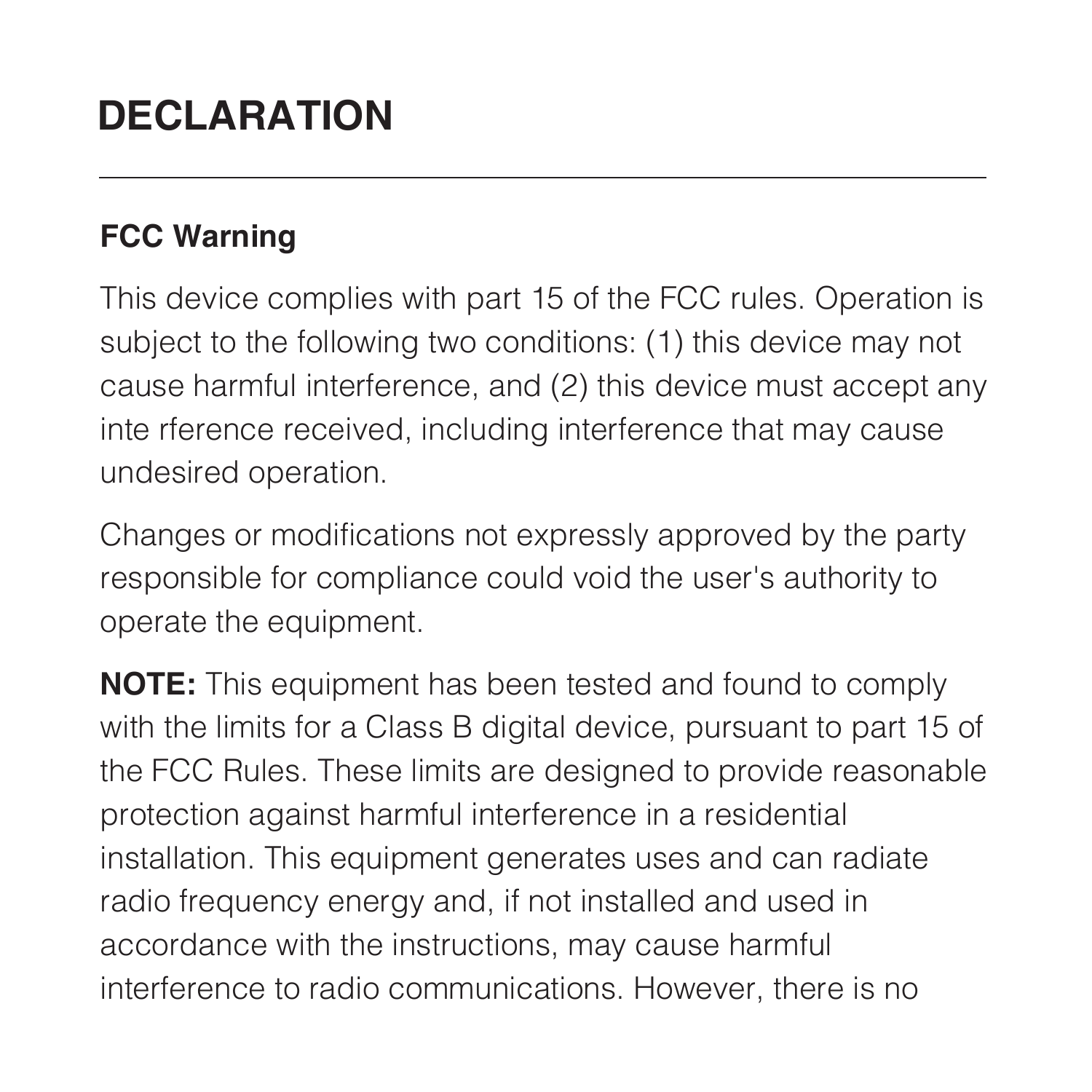guarantee that interference will not occur in a particular installation. If this equipment does cause harmful interferenceto radio or television reception, which can be determined by turning the equipment off and on, the user is encouraged to try to correct the interference by one or more of the following measures:

Reorient or relocate the receiving antenna.

- Increase the separation between the equipment and receiver.
- Connect the equipment into an outlet on a circuit different from that to which the receiver is connected.
- Consult the dealer or an experienced radio/TV technician for help.

#### **Radiation Exposure Statement**

This equipment complies with FCC radiation exposure limits set forth for an uncontrolled environment.This equipment should be installed and operated with minimum distance 20cm between the radiator and your body.